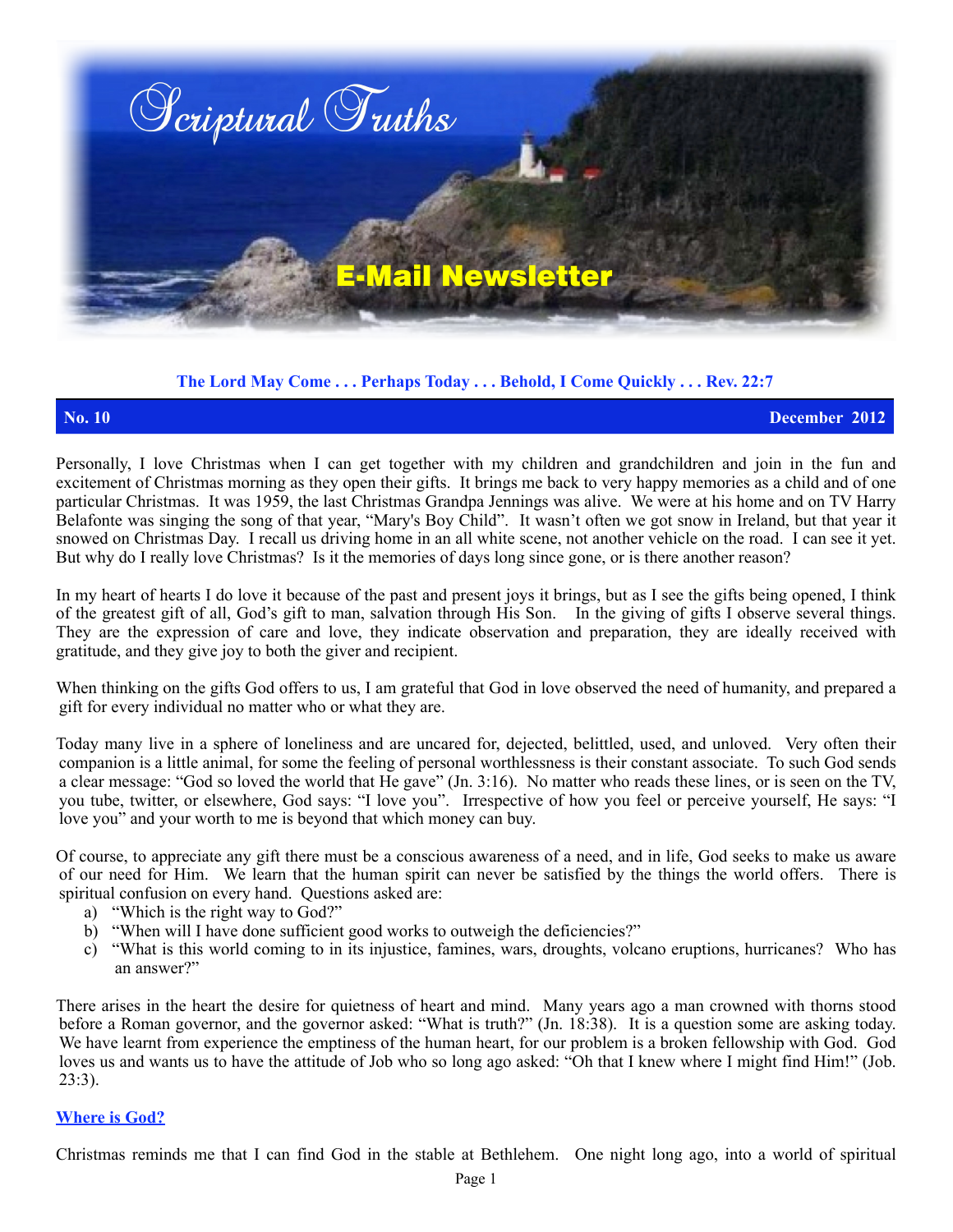darkness an angel appeared to shepherds and said: "Unto you is born this day" (Lk. 2:11). It was night and yet the angel called it day! The reason was, in that manger as the Saviour of the world, and when Christ entered this world, darkness could be dispelled and light flood the spirit. For the first time, the foreboding shadows of the unknown and uncertainty could be shattered, for He brought light and immortality to light.

In that stable was the one who:

- a) Was God yet had become a servant. The wonder of His Person!
- b) Who swaddled the earth was himself swaddled on earth. The wonder of His condescension!
- c) Who formed the light had his own form marred more than any man. The wonder of His humiliation!

Why was He born in an outside place? One reason was so that all those who knew rejection in life would realize He knows what it is like to be uncared for and unloved by the masses.

He came to:

- a) "To take away (the penalty for) our sins." (1 Jn. 3:5)
- b) "That He might destroy the works of the devil." (Jn. 3:8)
- c) "That we might live (have abundant life) through Him." (1 Jn. 4:9)
- d) "To be the Saviour of the World." (1 Jn. 4:14)

Christmas also reminds me of a place called Calvary when God in Christ paid the cost to provide salvation for me, the individual. In my mind I go to that hill lone and grey, and there are three crosses. On that central cross there hangs, as a criminal, the Son of God, and I ask: "Why is He there?" It was the perplexing query which puzzled Isaiah as he looked at Christ and said: "Surely He hath borne our griefs and carried our sorrows" (Isa. 53:4), that is, this is the man who was always there for us, healing our sicknesses, giving hope when all was lost, and comforting the bereaved. Why is He on a cross? He then realizes that which the man on the central cross is experiencing is not just pains from the hands of men, for Isaiah says He was: "smitten of God and afflicted" (Isa. 53:4). Isaiah then wonders what had He done to deserve this punishment from God? Finally the truth breaks upon him: "He was wounded for my transgressions, He was bruised for my iniquities, the chastisement for my peace was laid upon Him, and by the stripes He bore for me, I can be healed". I look at that cross and I see the fulness of God's love telling me: "This is the value I put on you. My son bore your sins punishment on that cross to give you the gifts of:

- a) "So great salvation" (Heb. 2:3)
- b) "Life abundantly" (Jn. 10:10)
- c) "Precious promises"(2 Pet. 1:4)
- d) "Reconciliation to God" (Rom. 5:10)
- e) "Peace with God" (Rom. 5:1)
- f) "Everlasting life"  $($  Jn. 5:24)

# **How can I get this gift?**

How can I get any gift when offered? I simply take it! Do I do anything for a gift? No! Can I do anything to merit God's favor? No!

- a) God says: "It is the gift of God" (Eph. 2:8). Instead of putting my faith on my works and devotions, take it and put it on Christ.
- b) God says: "You have eternal life" (Jn. 3:16). It is not Christ and my works, it is 100% dependence on Christ.
- c) It is a transference of faith from my works to Christ's work.
- d) It is the accepting of Him as my Saviour from the penalty of my sins.
- e) It is the dependance on Him alone for making me right with God.
- f) It is repenting of my sins and independence on self to dependence on Christ.

Some years ago there was a very wealthy African chief who was also the chief lawgiver. It was discovered that someone was stealing his jewels and he gave a decree that whoever the guilty person was, they would be punished with 40 stripes. In time, the individual was brought before him. It was his own mother. She was guilty and the whisper was heard: "if it was one of us what would he do, where is the justice?" Then he made the pronouncement: "You are guilty and must receive the forty stripes". The whisper was heard: "Where's the love?" Then taking of his robes, he offered himself to be the punishment bearer. The guilty mother stood to the side and he was whipped with the forty lashes. With the last stoke he died. Broken hearted, the mother lifted him in her arms and said: "he did for me". That is what Christ did for each individual. If only they will accept Him.